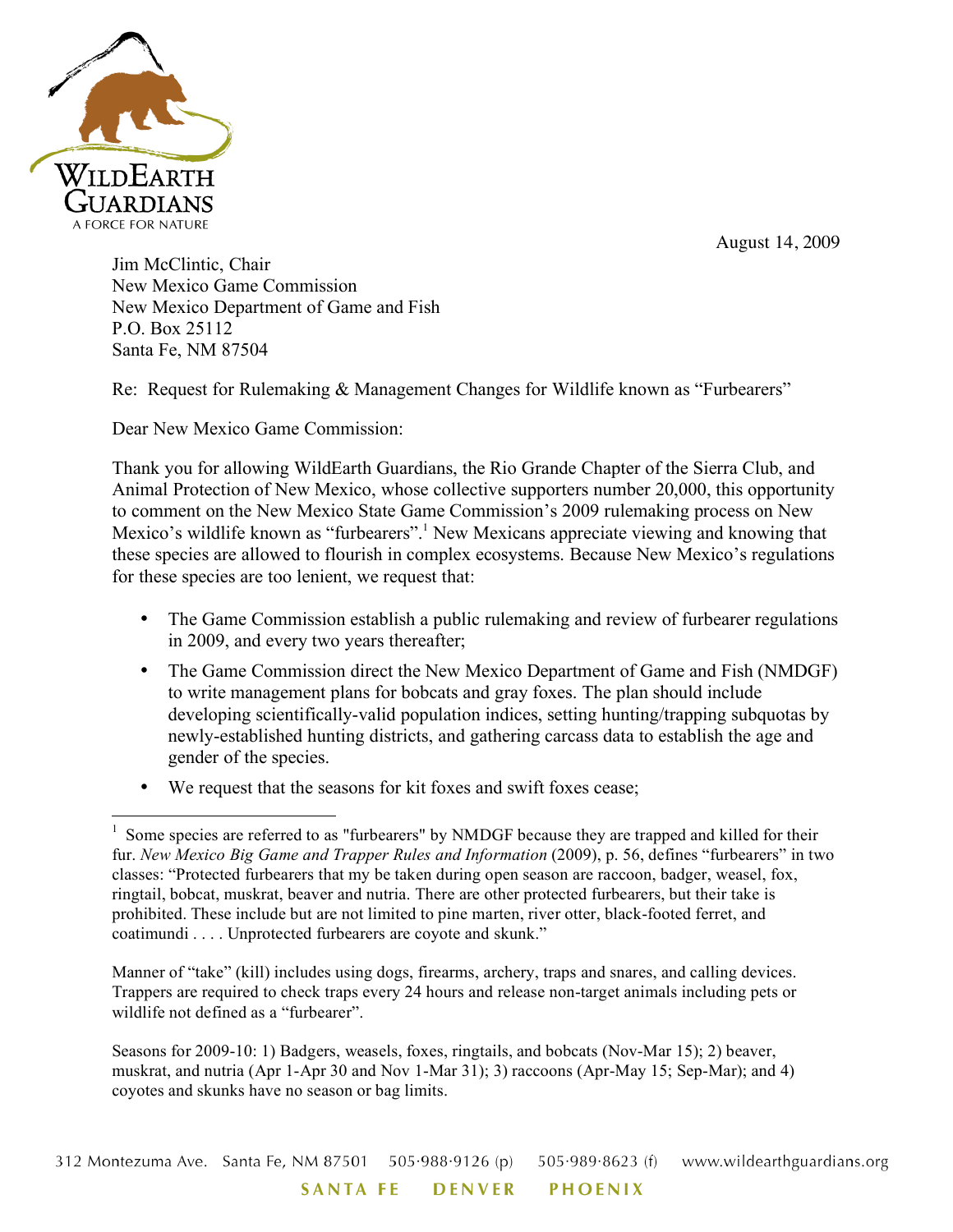- That trappers comply with state reporting requirements, or lose trapping privileges;
- That trapping and snaring mitigation measures be put into place in certain areas to prevent harm to non-target species, especially Mexican gray wolves (*Canis lupus baileyi*); and
- That setbacks for traps be 50 yards from all public travel ways.

# *The Game Commission Should Institutionalize a Democratic, Public Process for all Wildlife Policy-Making on a Regular Basis*

The New Mexico Game Commission (Game Commission) reviews other species such as cougars, bears, and deer every two years. For species defined as "furbearers" however, the Game Commission has not conducted a complete review of its regulations since 2006.<sup>2</sup> That year, the Game Commission set rules for the 2007-08 and 2008-09 seasons. Those seasons have now expired. If the Game Commission waits until 2010 to review its "furbearer" regulations, five years will have passed before an open public process can inform their conservation.<sup>3</sup>

The Game Commission's reviews of wildlife regulations should involve the public's input and be held in a consistent, timely manner. NMDGF and the Game Commission should review New Mexico's "furbearer" regulations in 2009, and those regulations should be subject to regular twoyear review intervals hereafter. Failure to conduct a full review precludes the public's participation and appears arbitrary, capricious, and undemocratic.

#### *New Mexican Wildlife Should Enjoy Adequate State Protections– Wildlife Management Must be Based on Science, not Market Prices for Pelts*

Currently, bobcat pelts are worth several hundred dollars. Data show that pelt prices on the commercial market drive the magnitude of trapping. New Mexico's lax "furbearer" regulations exacerbate this problem. The regulations fail to account for, and mitigate against, pressures on wildlife populations when pelt prices are high.

Unlike any other state, NMDGF relies on a **"sustainable kill limit"** to protect "furbearers" from over-hunting and trapping. The sustainable kill limit is the agency's estimate of the number of species that can be killed without causing harm to the population. It is comprised of a range of numbers. See Figure 1.

New Mexico's "sustainable kill limit" system is inherently flawed, unsupported by information from the field, and contested by biologists:

 $\frac{1}{2}$  $<sup>2</sup>$  In 2008, the Game Commission conducted a partial review of furbearer regulations, which only</sup> pertained to reporting deadlines for sportsmen and commercial interests.

 $3$  For the past 15 years, the Game Commission conducted regular public reviews of its furbearer regulations: Between 1994 and 2000, the New Mexico Game Commission reviewed furbearer regulations at three-year intervals, and from 2000 to 2006, at two-year intervals.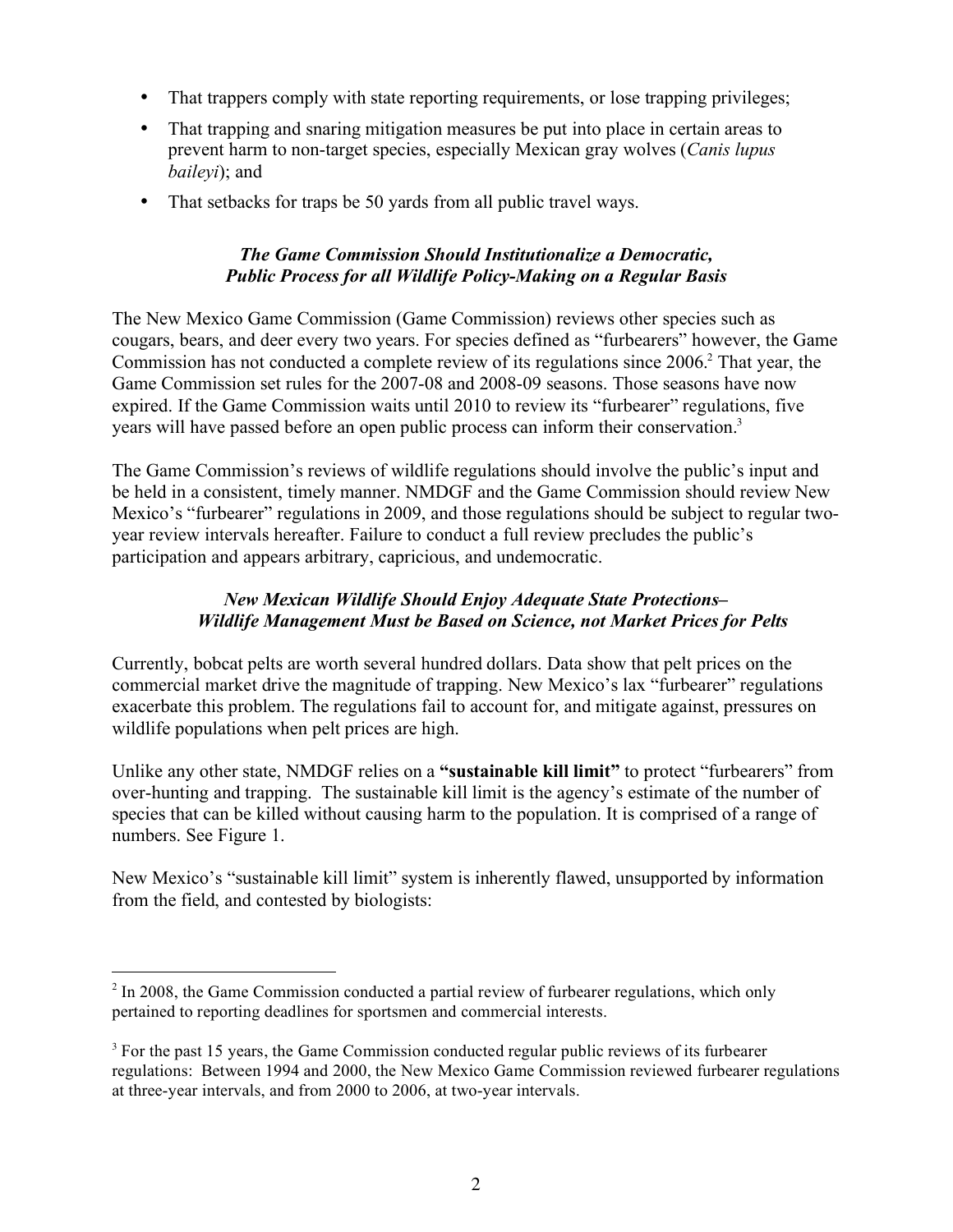- New Mexico's current furbearer population estimates do not come from empirical study, but from a 17-year-old report, the *Ecologically-Based Management Evaluation for Sustainable Harvest and Use of New Mexico Furbearer Resources*, authored by the New Mexico Cooperative Fish and Wildlife Research Unit, U.S. Fish and Wildlife Service (1992). This document, a literature review of "furbearers," specifically discounted the use of the "sustainable kill limit" system because of a lack of population data.
- The range of numbers in the "sustainable kill limit" system is so large as to be meaningless (i.e. the gray fox range is between 5,587 and 16,761). NMDGF implies that the upper range is a safe number to kill each year, despite the well-established fact that wildlife populations fluctuate from environmental and anthropogenic influences. The Game Commission has not instituted a mechanism to put a break on kills when populations are in trouble. As a result, hunters and trappers can kill as many animals as they can find—without regard to long-term population consequences.

Trapping and hunting of "furbearers" is unevenly distributed across New Mexico and kills are concentrated, likely resulting in population harms. NMDGF has not established a mechanism such as a quota system<sup>4</sup> (which it employs for all other huntable species). A subquota by hunting district would help limit kills and help to distribute the amount of hunting or trapping of "furbearers" in New Mexico. Without subquotas and the establishment of hunting districts, New Mexico's wildlife can be over-exploited in some regions. Without a quota system in place, no mechanism stops the killing, even when the sustained kill limit is exceeded. Too much killing can harm populations or even cause localized extirpations.

| Figure 1. Kill Numbers for Sample Species in New Mexico (2006-2009) |                          |                        |         |       |  |  |  |  |  |  |
|---------------------------------------------------------------------|--------------------------|------------------------|---------|-------|--|--|--|--|--|--|
| <b>Species</b>                                                      | "Sustainable Kill Limit" | <b>Numbers Killed*</b> |         |       |  |  |  |  |  |  |
|                                                                     |                          | 06-07                  | $07-08$ | 08-09 |  |  |  |  |  |  |
| <b>Bobcats</b>                                                      | 3,627-5,440              | 3,410                  | 4,240   | 2,958 |  |  |  |  |  |  |
| <b>Gray foxes</b>                                                   | 5,587-16,761             | 3,907                  | 6,234   | 4,178 |  |  |  |  |  |  |
| <b>Kit foxes</b>                                                    | 2,450-4,143              | 77                     | 142     | 120   |  |  |  |  |  |  |
| <b>Swift foxes</b>                                                  | $2,221 - 3,702$          | 107                    | 264     | 133   |  |  |  |  |  |  |

\*Pursuant to CITES, bobcats must be tagged and counted by the state. Fox kill data come from trappers' self reports; therefore those data are unreliable.

# *Bobcats (Lynx rufus)*

Problems with the Bobcat Regulations:

- Despite New Mexico's lack of empirical data or even reliable population indices for bobcats, New Mexico offers sportsmen and commercial interests unlimited opportunity to kill as many bobcats as they can– that is, there are no "bag limits" on individuals.
- New Mexico boasts the longest bobcat season in the West, from November through March, 135 days. In comparison, Colorado's seasons runs for 90 days. See Figure 2.

 $\frac{1}{4}$ <sup>4</sup> "Quota" refers to the number of animals allowed to be killed in one season.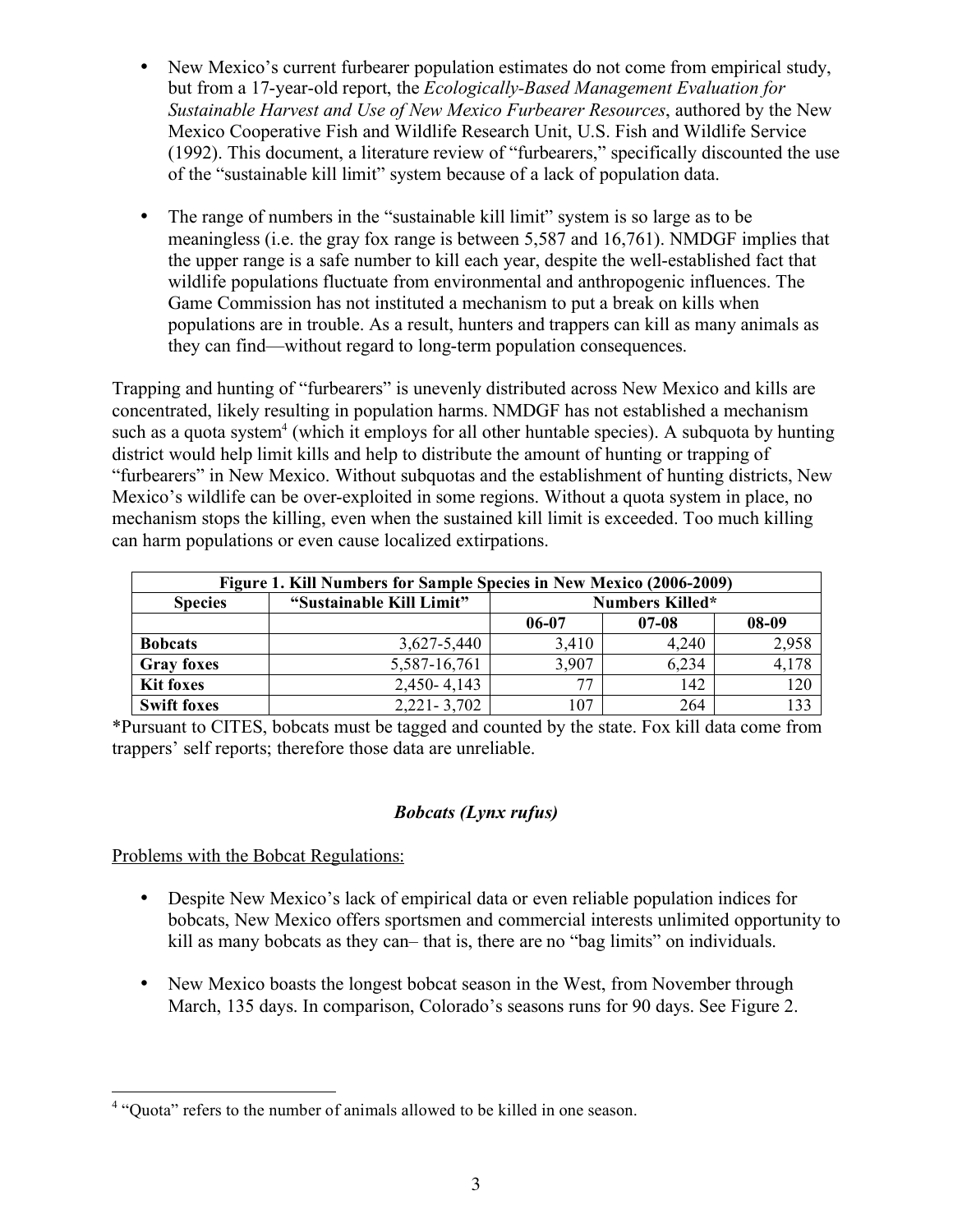• During the 2007-08 season, more bobcats were killed in New Mexico than in any other western state. The following year, the 2008-09 season, the number of bobcats killed declined by one third. New Mexico sold virtually the same number of furbearer licenses for both years. The 2008-09 decline may be a result of overexploitation of the bobcat population—but because New Mexico has no reliable empirical data for its bobcat population, the truth will remain unknown.

#### Solutions to Protect Bobcats—Undertake Writing a Defensible Management Plan:

Develop reliable maps of potential bobcat densities or an index thereof based on empirical data. Include information on habitat potential (i.e., terrain roughness and cover), travel corridors, road access, human habitation, and prey availability. (NMDGF conducted such an undertaking with the New Mexico State University for cougars (*Puma concolor*).)

Estimate Bobcat Populations, Establish Hunting Districts and Set Subquotas. Because New Mexico lacks empirical population data for bobcats, the precautionary principle must be employed. The statewide "sustainable kill limit" may not be sustainable, and is certainly scientifically invalid. The result: tremendous pressures on certain subpopulations. The remedy: create hunting districts with science-based subquotas to protect New Mexico's bobcats for future generations.

Set bag limits. Montana, Oregon, and Utah have bag limits, which can fluctuate, depending on populations.

Reduce the season. New Mexico should only set the bobcat season for the time when fur is at its prime and most valuable—during cold winter months.

Collect teeth (for aging purposes) and gender data (to protect breeding females). Current monitoring efforts by NMDGF are woefully inadequate and sporadic. Since NMDGF must tag bobcats, collecting teeth for the purposes of aging individuals and recording gender provide more data indices for the state and other states have used these data to allow the bag limit to fluctuate. Currently, Oregon and Utah collect these data, and NMDGF already has expertise in this because it does the same for cougars.

| Figure 2. Bobcat Kills & Regulations Comparison for 11 Western States (07-08 Season) <sup>5</sup> |           |                |                |                |           |                |            |            |           |                   |                |  |
|---------------------------------------------------------------------------------------------------|-----------|----------------|----------------|----------------|-----------|----------------|------------|------------|-----------|-------------------|----------------|--|
|                                                                                                   | <b>NM</b> | CO             | $A\mathbf{Z}$  | WY             | <b>MT</b> | ID             | $UT**$     | CA         | <b>OR</b> | WA                | N V            |  |
| <b>Licenses</b>                                                                                   | 2,095     | 2,107          | 1,200          | 1,844          | 4,400     | 1,150          | 1,688      | 339        | 2,616     | 836               | 1,000          |  |
| sold                                                                                              |           |                |                |                |           |                |            |            |           |                   |                |  |
| <b>Bobcats</b>                                                                                    | 4,240     | 1,847          | 1,000          | 3,066          | $2,480*$  | 1,450          | 2,926      | 125        | 3,144     | 836               | 2,811          |  |
| killed                                                                                            |           |                |                |                |           |                |            |            |           |                   |                |  |
|                                                                                                   | Nov 1     | Dec            | <b>Nov</b>     | <b>Nov</b>     | $Dec.1-$  | Dec            | <b>Nov</b> | <b>Nov</b> | Dec       | Nov <sub>15</sub> | Nov $1-$       |  |
| <b>Season</b>                                                                                     | -Mar      | 1-             | $1 -$          | 15             | Feb 15    | 14-            | 12         | 24         | $1 -$     | Feb <sub>28</sub> | Feb29**        |  |
|                                                                                                   | 15        | Feb            | Feb            | Mar            |           | Feb            | Feb 8      | Jan        | Feb       |                   |                |  |
|                                                                                                   |           | 28             | 28             | I.             |           | 16             |            | 31         | 28        |                   |                |  |
|                                                                                                   | No.       | N <sub>0</sub> | N <sub>0</sub> | N <sub>0</sub> | Yes       | N <sub>0</sub> | Yes        | Yes        | Yes       | N <sub>0</sub>    | N <sub>0</sub> |  |
| <b>Bag</b><br>limits                                                                              |           |                |                |                | $(4-7)$   |                | (5)        | (5)        | $(5)$ in  |                   |                |  |
|                                                                                                   |           |                |                |                |           |                |            |            | east      |                   |                |  |

5  $<sup>5</sup>$  Compiled by Mary Katherine Ray, Rio Grande Chapter Sierra Club.</sup>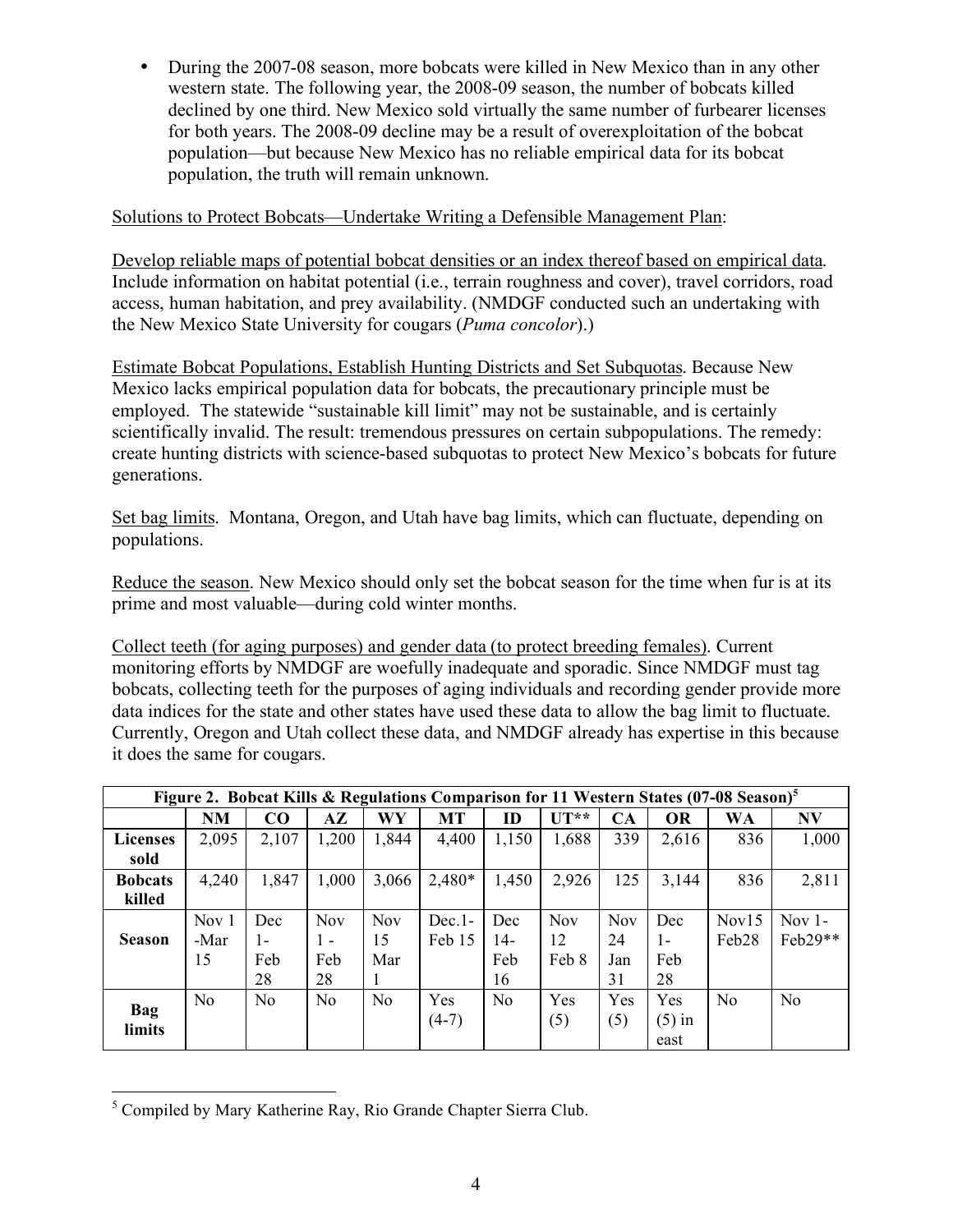- The only states that use track surveys are NM, MT and ID. MT and ID conduct in snow. Unlike NM, MT runs surveys over the same transect multiple times in one season.
- MT, ID, UT, and NV collect trap effort information. MT, UT, OR, NV collect a tooth for age. MT, ID, OR, UT, NV note gender.

\* MT sets bobcat quotas.

\*\*NV has shortened its bobcat season for 2009-10 to Dec 1- Feb 19 because of overexploitation.

# *Kit Foxes (Vulpes macrotis) & Swift Foxes (Vulpes velox)*

New Mexico's kit and swift fox populations are in dramatic decline because of historic predator and rodent control, and currently from a variety of anthropogenic threats. Because these species are likely imperiled in New Mexico, the Game Commission should close the seasons for kit and swift foxes and implement conservation strategies as part of a management plan.

Smaller than swift foxes, kit foxes range in the West in habitats characterized by desert shrub, saxicoline brush, juniper-sagebrush, and rimrock habitats (Fitzgerald 1994). Like swift foxes, they dig their own dens and diet on lagomorphs, rodents, and birds (Fitzgerald 1994). Kit fox populations are in decline because of historic predator and rodent control (Meaney et al. 2006). NatureServe, considered a definitive source by the U.S. Fish and Wildlife Service, indicates kit foxes are "critically imperiled" in Colorado, Idaho, Oregon; "vulnerable" in California, Nevada, and Utah; and "apparently secure" in Arizona, New Mexico, Texas—although no populations studies have been conducted in these states (Meaney et al. 2006). Their populations continue to decline because of fragmentation of habitat, oil and gas development, ORV usage, and domestic livestock grazing (Meaney et al. 2006). They are still hunted and trapped in Arizona, New Mexico, and Texas (Meaney et al. 2006). Because their fate in New Mexico is unknown and unstudied, and because they are likely in peril, the Game Commission should close their season.

Swift foxes are a tiny, rare grassland species, weighing between 1.5 and 3 kilograms (3.3 to 6.6 pounds) (Fitzgerald et al. 1994). Adequate den sites seem to be a primary factor limiting swift fox populations (Kintigh and Andersen 2005). In a northeastern New Mexico study, preferred den sites were at higher elevations than the surrounding area—to allow for drainage—and in close proximity to prairie dog towns (Kintigh and Anderson 2005).

Prior to settlement by Europeans, swift foxes were abundant across short-and mixed-grass prairies of North America (Schauster et al. 2002a, Kamler et al. 2003, Finley 2005). During the 19<sup>th</sup> Century, however, tens of thousands of swift fox pelts were bartered at trading posts (Schauster et al. 2002a). Later, the cultivation of the Great Plains and predator-killing activities (involving broadcast toxicants—such as Compound 1080, sodium cyanide, and strychnine shooting, trapping, and predation by domestic dogs) forced swift foxes into dramatic decline (Schauster et al. 2002a, 2002b). They were largely extirpated (Fitzgerald et al. 1994). In the 1950s, swift fox populations reportedly began to recover after poisoning campaigns lessened (Schauster et al. 2002a).

In February 1992, swift fox were petitioned for listing as endangered under the Endangered Species Act (ESA). In response, ten states formed the Swift Fox Conservation Team (SFCT) (Stuart and Wilson 2006). In 1995, the FWS determined that their listing was warranted, but precluded, citing other FWS priorities. In 1997, the SFCT wrote an assessment and drafted a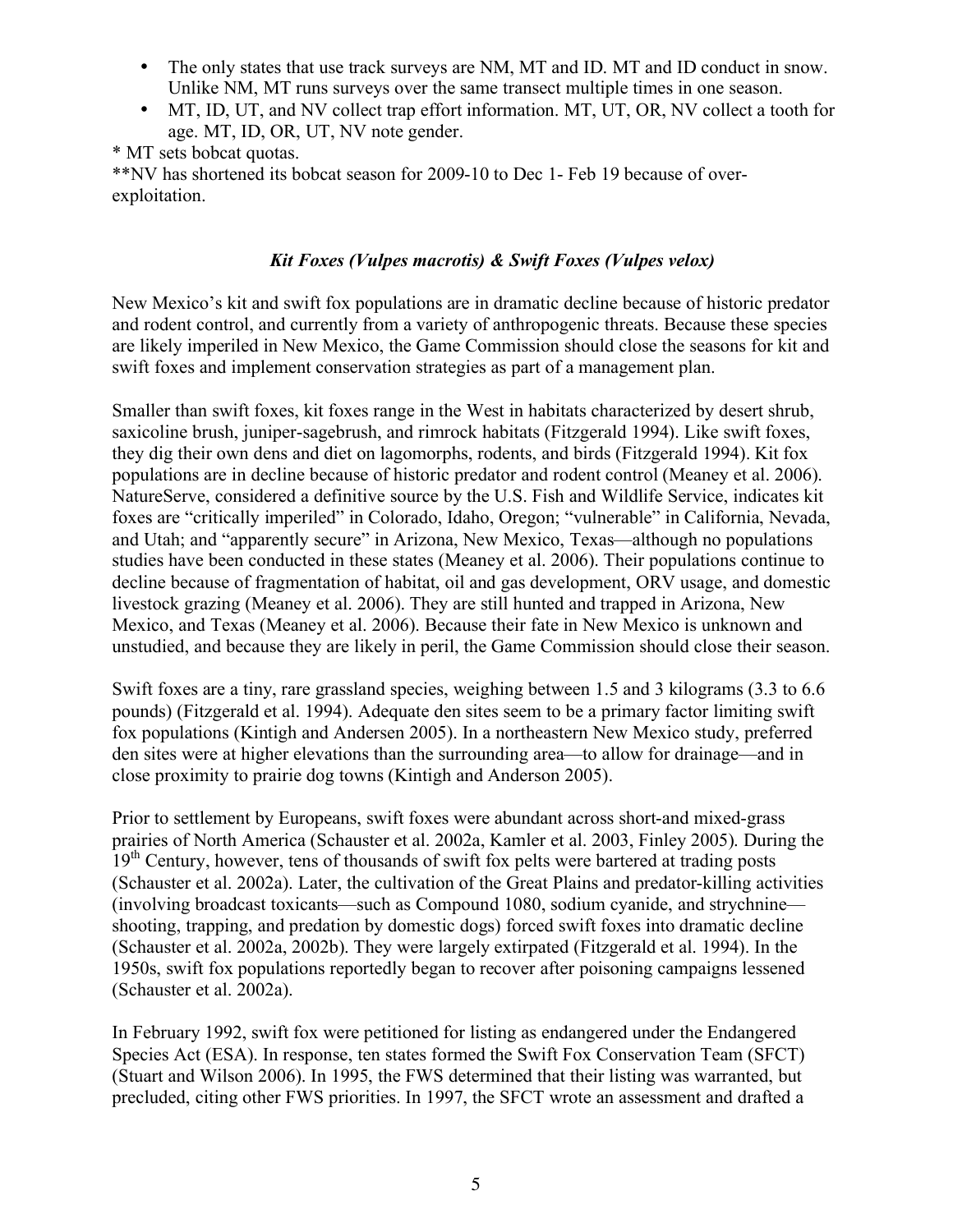conservation plan. As a result, in 2001 the FWS removed swift fox as a candidate for listing under the ESA despite its precarious status in most states.

Currently, the core area for swift fox populations is found in Colorado, Kansas, and Wyoming although they are patchily distributed (Schauster et al. 2002a). NatureServe considers them "presumed extirpated" in Manitoba and Minnesota; "critically imperiled in parts of Alberta, Saskatchewan, North Dakota, South Dakota, and Oklahoma; "imperiled" in Wyoming, Nebraska, and New Mexico; and "vulnerable" in Montana, Colorado, Kansas, and Texas.

Researchers consistently comment that swift foxes are naïve and easily trapped (Boggis 1977, Fitzgerald et al. 1994, Fitzgerald 1994). Swift foxes tolerate humans, and research animals have walked into traps over and again, and when released would not panic, but would walk away a few meters and then sit and groom themselves (Loy 1981). In a study on the Pawnee National Grasslands of Colorado, trappers were an important cause of mortality (Fitzgerald et al. 1983). Researchers caught animals that had missing feet as a result of swift foxes being caught in traps intended for coyotes (Fitzgerald et al. 1983).

Despite their removal from the ESA candidate list, swift foxes are far from recovered, and they continue to face persecution. Again, their fate in New Mexico is unknown, but likely imperiled, therefore, the Game Commission should end seasons on swift foxes.

## *Gray Foxes (Urocyon cinereoargenteus)*

## The Problems for Gray Foxes:

New Mexico's gray fox population faces heavy exploitation that goes largely undocumented because of lax compliance by trappers to report kills—although they are required to do so by state law. Sportsmen and commercial interests kill thousands of gray fox annually, but the numbers are under-reported because trapper reporting compliance is at 58%.<sup>6</sup>

Yet, NMDGF knows that thousands of gray foxes are being killed each year – as part of one of the longest seasons in the West, with unlimited bag limits, and no hunting districts. Gray fox kills are concentrated to the southwestern part of New Mexico. The same subpopulations are hammered over and again.

While the number of furbearer licenses remained the same between the 2007-08 and 2008-09 seasons, the number of gray foxes killed declined statewide by about one third. The number of gray foxes killed in Grant County fell by 53% between the two seasons. Because of enormous exploitative pressures, New Mexico's gray fox population may be headed toward jeopardy, and the Game Commission should take steps to protect this species.

## Solutions for Gray Foxes:

• Because of the high number of trappers targeting foxes in southwestern New Mexico, hunting districts, subquotas, and bag limits should be established until better data have been gathered to monitor population trends as part of a statewide gray fox management plan.

6  $6$  From the 2008-09 harvest report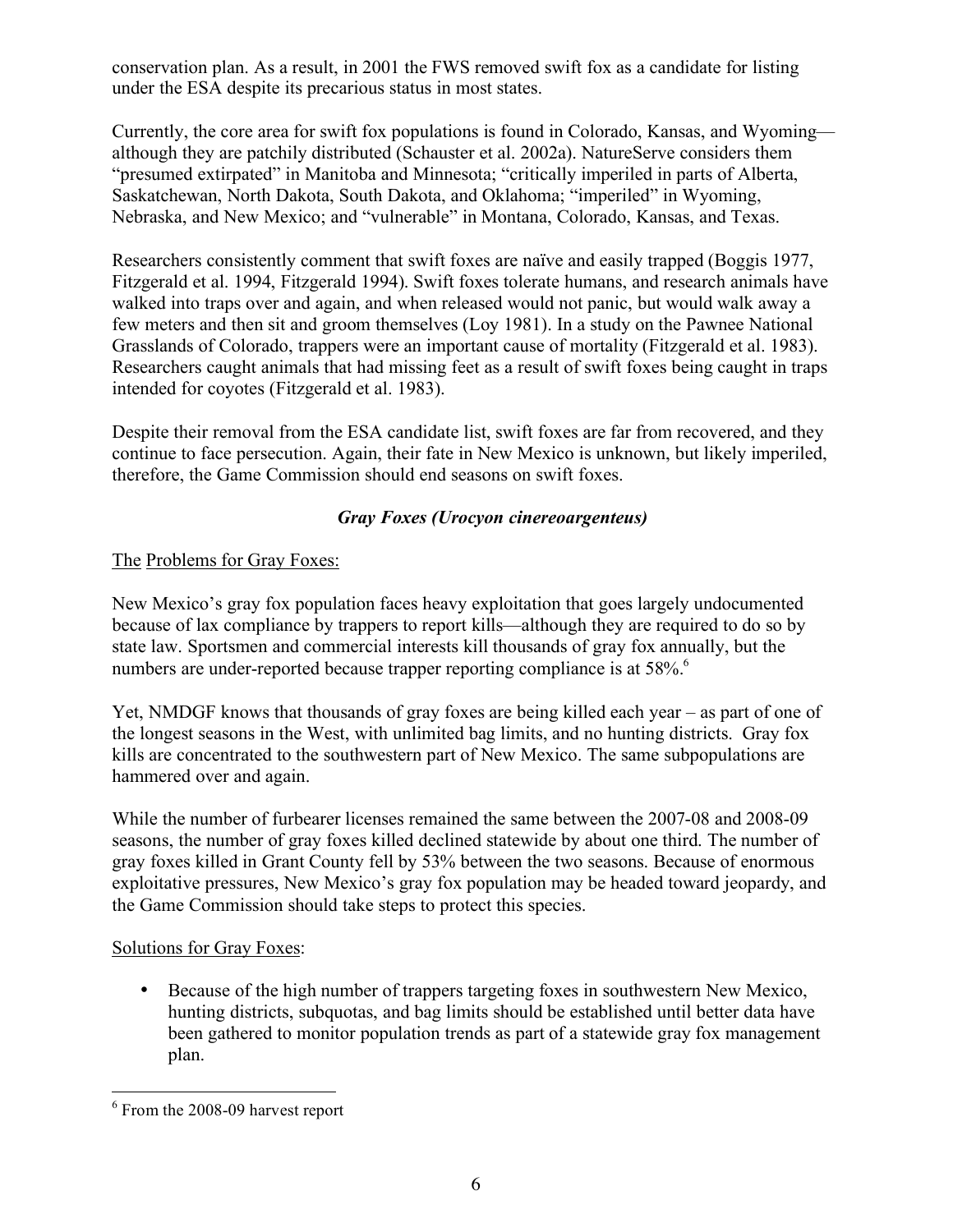- New Mexico should base kill quotas on scientifically-defensible population indices, use the precautionary principle to establish subquotas by hunting district (see discussion supra), institute bag limits, and reduce the season as part of a statewide gray fox management plan.
- Given the likely excessive kill of gray foxes, and the fact that it is unlikely that fur is considered prime or valuable during the beginning and end of each season, the Game Commission should shorten the season on gray foxes.

## *Improve Reporting Compliance through Meaningful Sanctions*

Compliance with reporting requirements must be drastically improved. Trapping privileges should be denied to those not in compliance.

Mandatory trapper reporting was implemented with the 2006-07 season. Initially, 75% of trappers complied with the reporting mandate, but now compliance has dropped to 58% for the two subsequent seasons. Other states that require reporting have a much higher compliance rate and more severe penalties for noncompliance. Trappers who don't comply in New Mexico are unable to apply for a big game draw license but if they do not hunt big game, they are still permitted trap. This is an inadequate remedy.

## *Increase Distance Between Roads & Trails and Traps*

Too many domestic animals, and even people, are caught in traps in New Mexico. The current requirement for traps to be 25 yards from roads and trails puts the public and their pets at risk of injury or mortality. The allowable distance should be at least 50 yards.

# *Protect Non-Target Species from Indiscriminate Trapping*

The Game Commission must take steps to ensure non-target species are not accidentally trapped. It can regulate the size of traps, the use of tension devices, and stops for snares. It can regulate where trapping can occur. Particular attention must be paid in the Mexican wolf recovery area and where other rare species such as lynx (*Lynx canadensis*) occur.

Mexican gray wolves are highly endangered—only 52 individuals remain. Yet, they have sustained trap injuries from fur trappers' traps. At least two living wild wolves are missing a foot—two other individuals (now dead) lost feet to traps as well. Reducing allowable trap size in the recovery area and requiring padded traps would mitigate this danger for an endangered species. Snares should not be allowed in wolf recovery areas.

. . . . . . . .

. . . .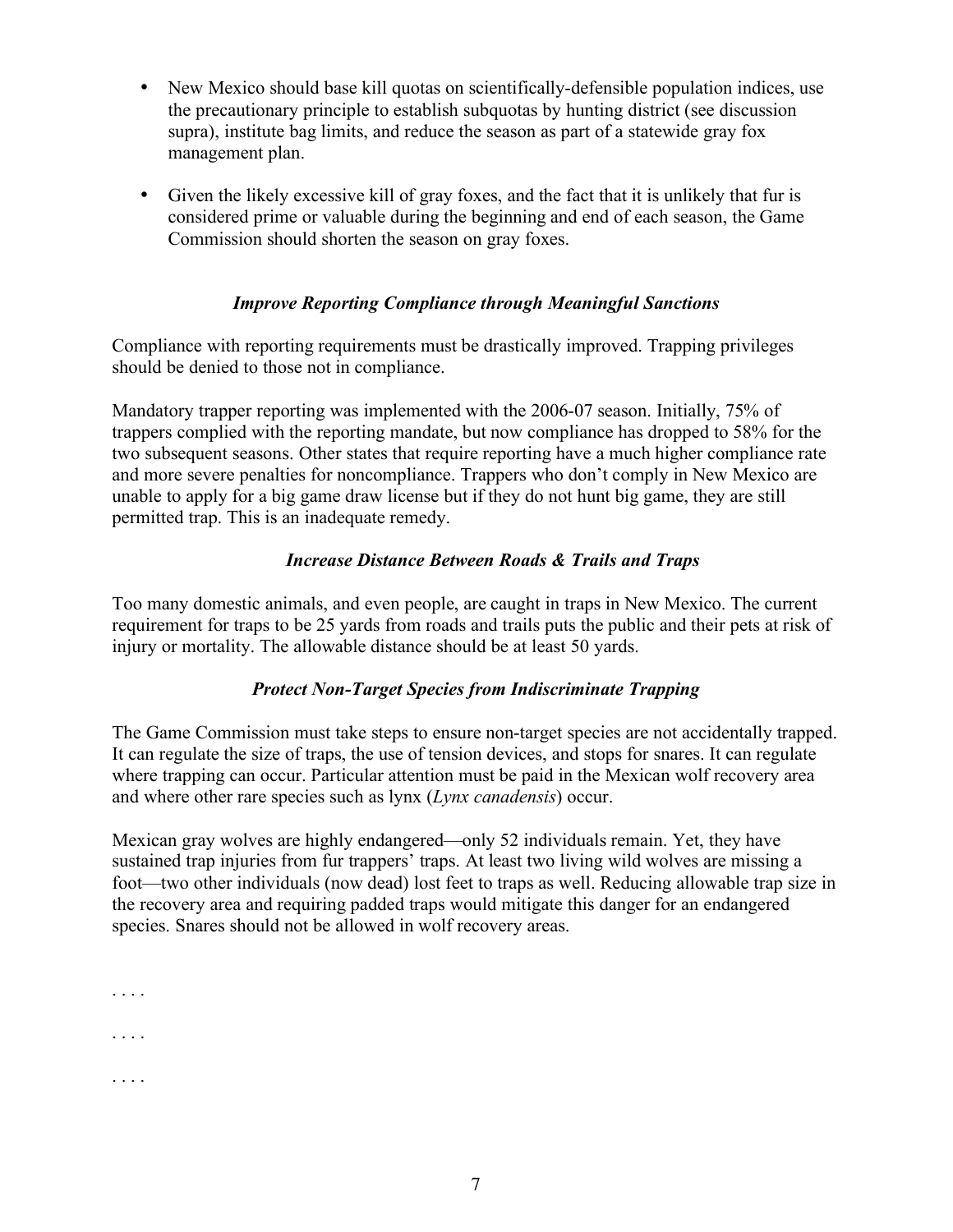#### *Conclusion*:

Thank you for considering our concerns. Again we request that the Game Commission establish a public rulemaking and review of furbearer regulations in 2009, and every two years thereafter; that the NMDGF write management plans for bobcats and gray foxes, and the seasons for kit foxes and swift foxes close to prevent their extirpation from New Mexico; that trappers are made to comply with state reporting laws; and that trapping and snaring mitigation measures ensue.

Sincerely yours,

Wendy Keefover-Ring Director, Carnivore Protection **WildEarth Guardians** wendy@wildearthguardians.org www.wildearthguardians.org

May Kathers Ray

Mary Katherine Ray Wildlife Chair **Sierra Club, Rio Grande Chapter** HC 30 Box 244 Winston, NM 87943 mkrscrim@kitcarson.net www.riogrande.sierraclub.org

Elisabeth Jenning

Elizabeth Jennings Executive Director **Animal Protection of New Mexico** P.O. Box 11395 Albuquerque, NM 87192 505.265.2322 lisa@apnm.org www.apnm.org

cc:

Tod Stevenson, Director, NMDGF Bob Jenks, Deputy Director, NDMGF Rick Winslow, Large Carnivore and Furbearer Biologist, NMDGF